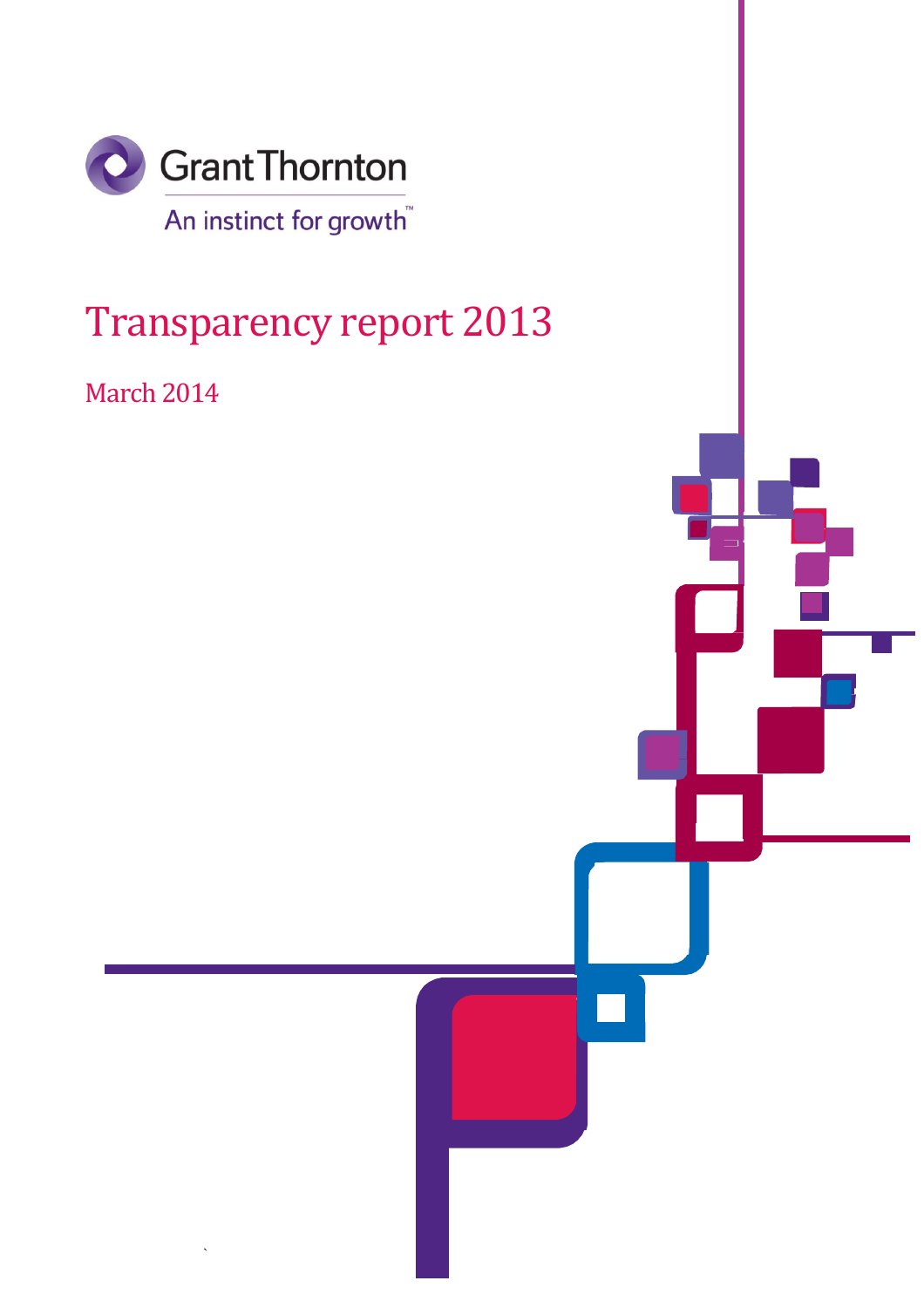## **Contents**

 $\Delta_{\rm{max}}$ 

| Introduction                        | 2  |
|-------------------------------------|----|
| Foreword from the Managing Partner  | 3  |
| Legal structure and ownership       | 4  |
| <b>Grant Thornton International</b> | 5  |
| Governance and management           | 6  |
| Quality control systems             | 7  |
| <b>External monitoring</b>          | 10 |
| Independence practices              | 11 |
| Continued professional education    | 14 |
| Financial information               | 15 |
| Partner remuneration                | 16 |
| Public interest entities            | 17 |

**Page**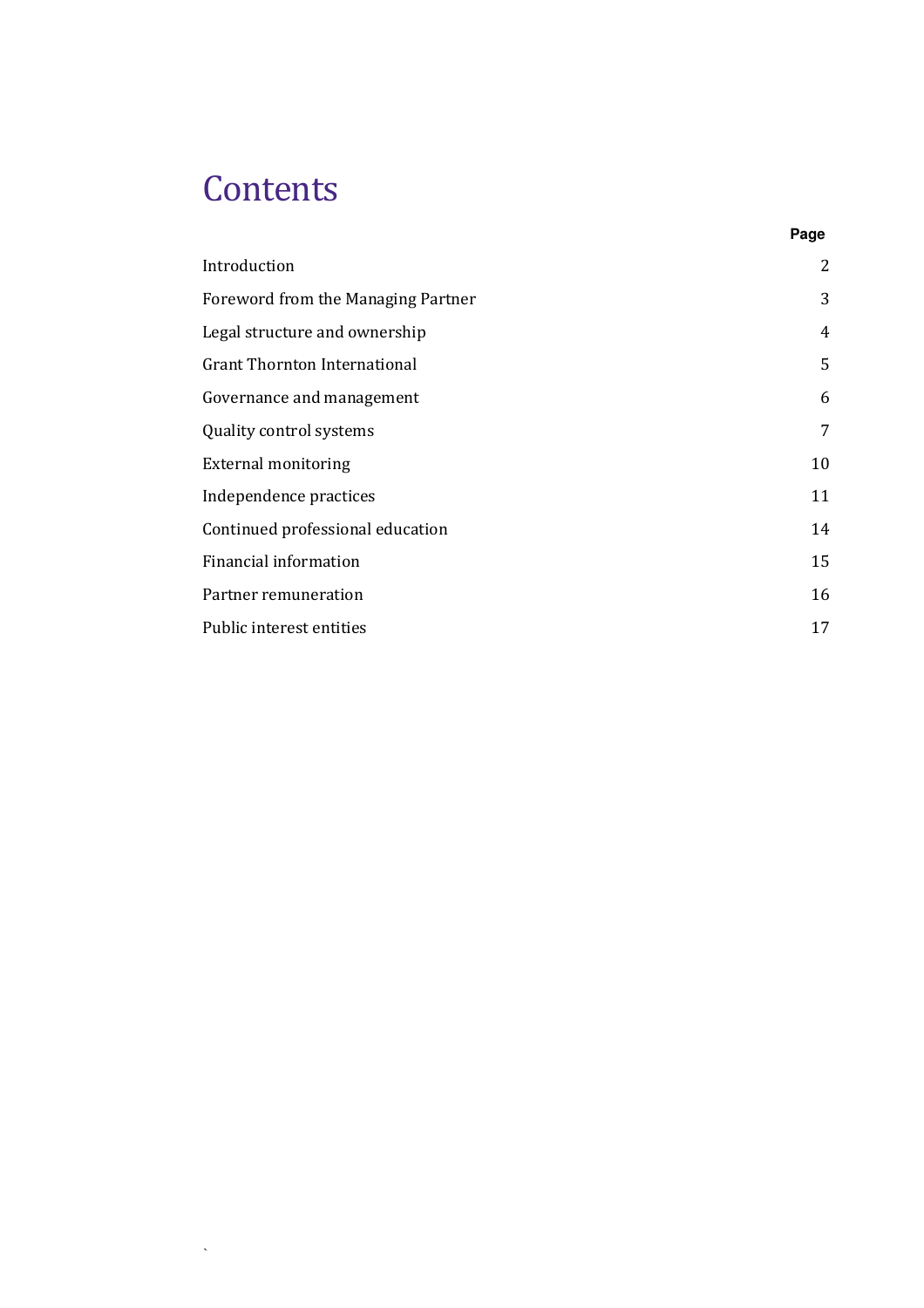### Introduction

This transparency report has been prepared in accordance with the requirements of section 18 of the Accountancy Profession Act, Cap. 281. The requirements of section 18 resulted from the amendments made to the Act in 2008 to transpose the requirements of Directive 2006/43/EC on statutory audits of annual accounts and consolidated accounts.

This transparency report is a public statement to clients, audit committees, regulators and the wider public of our commitment to provide quality assurance services to our local and international clients.

Our clients and stakeholders rightly expect us to have people, policies, procedures and technology in place that result in actions that are in the public interest, which includes delivering a high quality audit and an exemplary and consistent level of service, irrespective of where our clients operate.

This report explains how the firm is run, how we ensure that we perform audits of the highest quality and describes the expertise, breadth and depth of our firm and of Grant Thornton International.

This transparency report describes policies and procedures which were effective as at 31 December 2013.

On behalf of the firm's governing body

Mark Bugeja Managing Partner

29 March 2014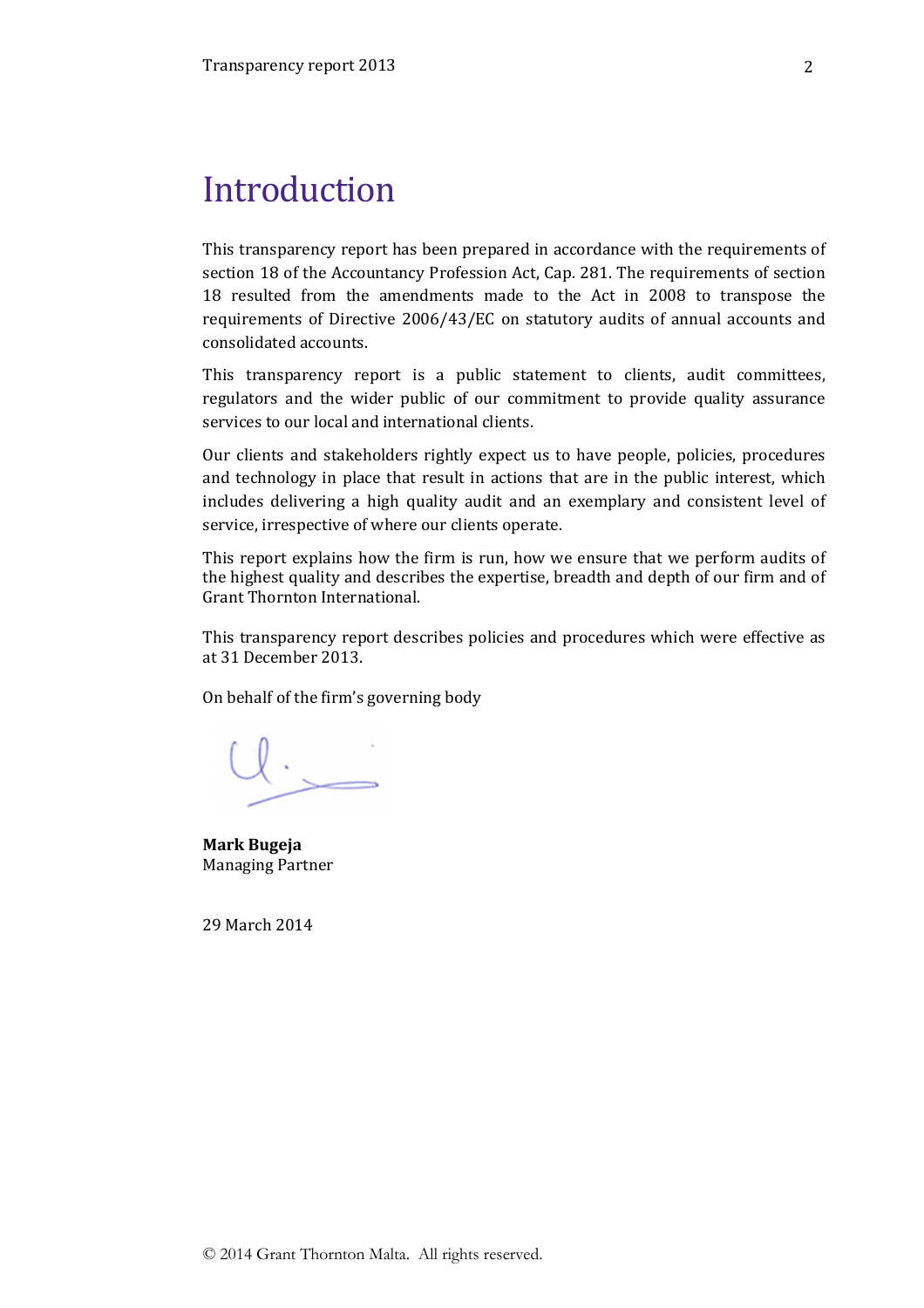### Foreword from the Managing Partner

The 2013 Grant Thornton transparency report continues to demonstrate our commitment to audit quality, openness and good governance.

This report is designed to help our various stakeholders (including clients, audit committees, regulators and the general public) understand our entity and how we operate – our governance and management structure, and how Grant Thornton delivers high quality assurance services in Malta and elsewhere.

Our firm's revenue for the year ended 31 December 2013 continued to grow and reached  $\epsilon$  2.52 million representing an increase of 9.5% over the previous year. Audit services still account now account for just over on half of total revenue, or  $\epsilon$  1.3 million, up from  $\in$  1.2 in 2012.

During the year the firm dedicated significant resources to invest in new service lines and to tap new markets in Malta and abroad. The firm also invested in more people some of whom come from non-accounting academic backgrounds.

2014 has started on a positive note thanks to some significant client wins. We remain focused on quality and on building upon our reputation for distinctive client service. This requires us to continue to invest in attracting, engaging and retaining the best people. We will also seek to team up with people who complement our multidisciplinary team and who share our vision and values.

On the international front, the combined global revenues of Grant Thornton member firms for the year ended 30 September 2013 reached US\$4.5 billion, an increase of 8.9% from 2012. Assurance services accounted for approximately 43% of the total or \$1.96 billion. Advisory services represented 29% (\$1.31 billion) of total revenue whilst Tax services accounted for 21% (\$925 million). The remaining 7% (\$325 million) represent Outsourcing and Other Services.

We remain committed to making a difference for all our stakeholders.

Mark Bugeja Managing Partner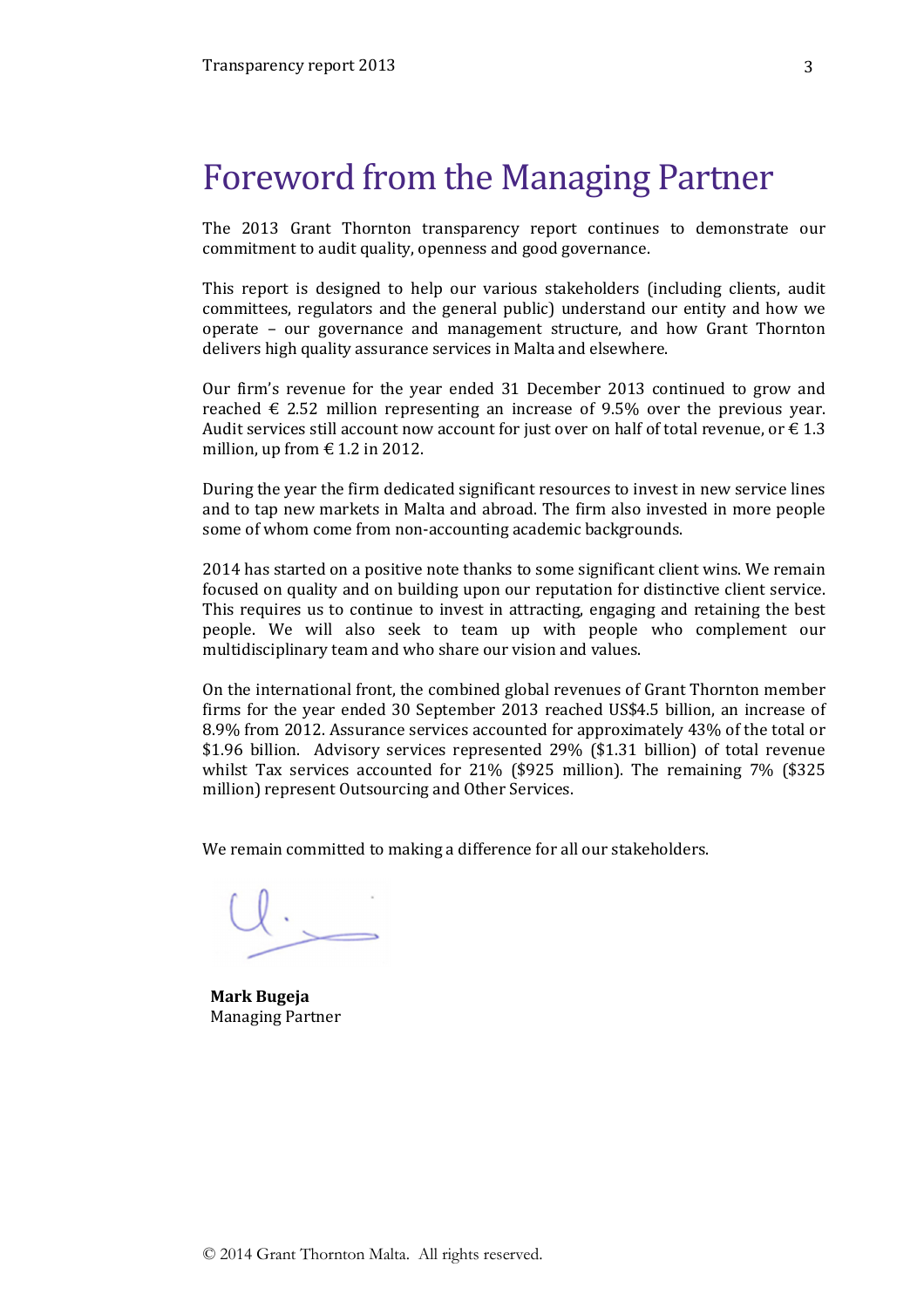### Legal structure and ownership

Grant Thornton is a civil partnership constituted under the laws of Malta. The partnership is registered as an audit firm with the Accountancy Board in terms of the Accountancy Profession Act, Cap. 281.

The activities of Grant Thornton are conducted through three entities:

- Grant Thornton (civil partnership)
- Grant Thornton Consulting Limited (GTC)
- Grant Thornton Fiduciare Limited (GTF)

The civil partnership is wholly owned by its three partners. All partners hold an audit practicing certificate and are directly involved in the provision of the firm's services. The partners also hold all the voting rights in the partnership.

The partners also own 100% of the shares in Grant Thornton Fiduciare Limited and in Grant Thornton Consulting Limited.

Most of the core services are provided by Grant Thornton. These include audit, tax, accounting, foreign direct investment and other services. Business advisory services are conducted by GTC whilst GTF provides international tax, company registration and secretarial and back office services.

The above mentioned entities are collectively referred to as "Grant Thornton Malta" or "the firm".

The firm practices from one office at Tower Business Centre, Suite 3, Tower Street, Swatar BKR 4013.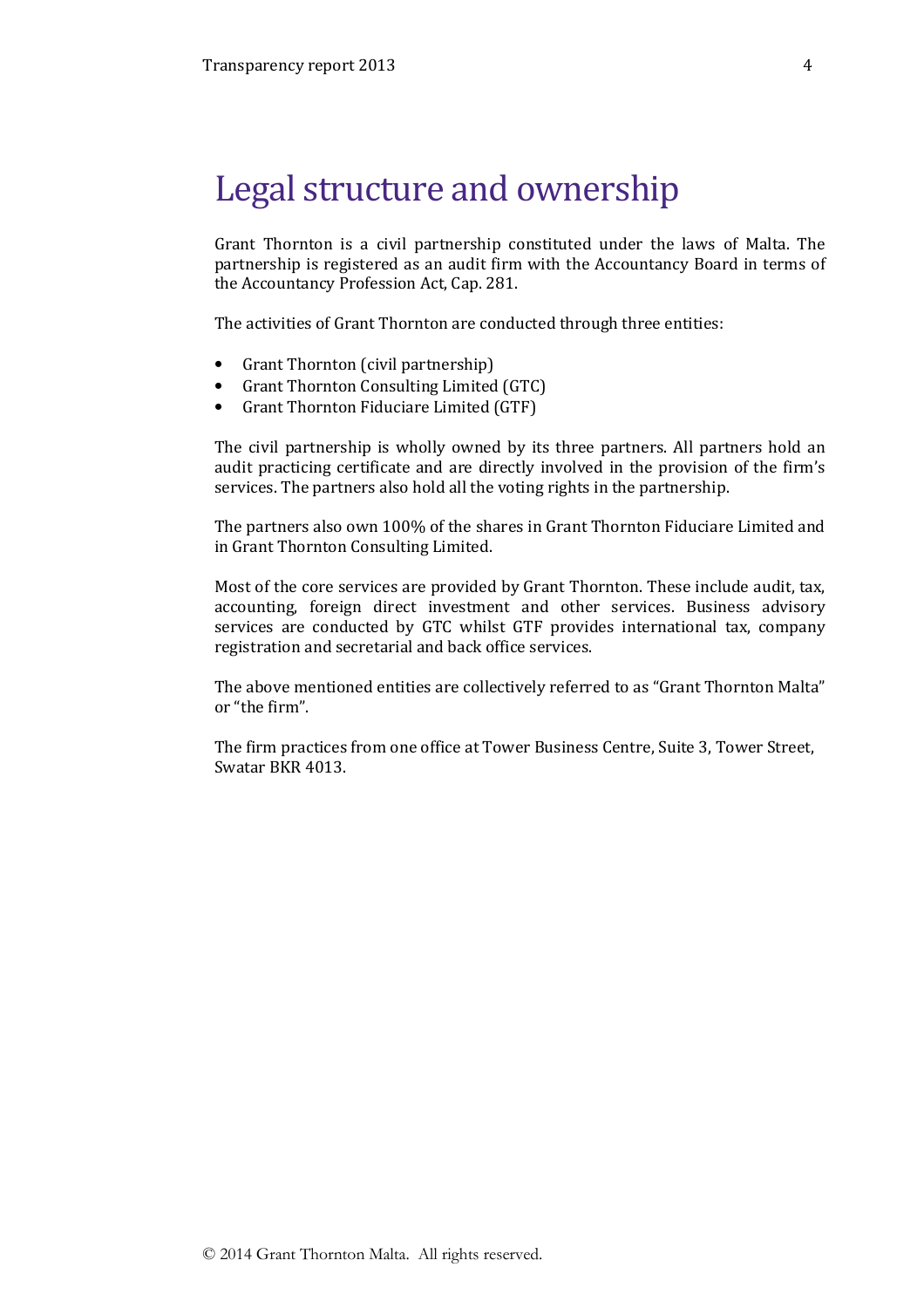### Grant Thornton International

Grant Thornton Malta is a member firm of Grant Thornton International Ltd (Grant Thornton International).

Grant Thornton International Ltd is a not-for-profit, non-practising, international umbrella membership entity. It is organised as a private company limited by guarantee, not having a share capital, incorporated in England and Wales and does not provide services to clients. Services are delivered independently by the Grant Thornton firms.

Grant Thornton International is an organisation of independently owned and managed accounting and consulting firms. Each member firm within Grant Thornton International is a separate national firm. These firms are not members of one international partnership or otherwise legal partners with each other, nor does membership within Grant Thornton International thereby make any firm responsible for the services or activities of any other. Each firm governs itself and handles its administrative matters on a local basis. Most of the member firms carry the Grant Thornton name, either exclusively or in their national practice names, facilitated by a name use agreement.

At 31 December 2013 Grant Thornton had more than 38,500 people in its member firms represented in over 100 countries.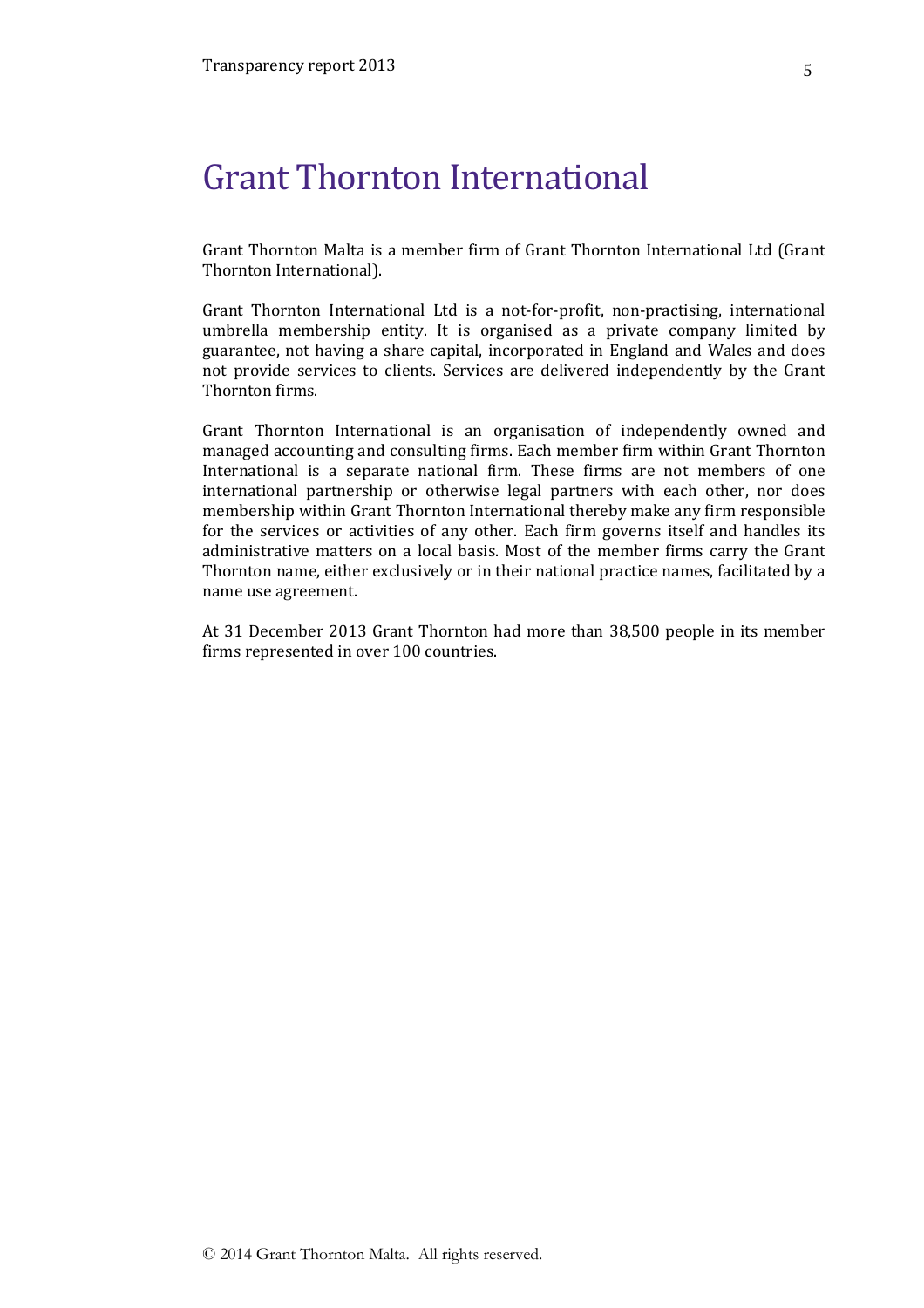### Governance and management

The firm's governing body is made up of the partners who are also the firm's principals in terms of the Accountancy Profession Act, Cap 281. The Board of Partners meets periodically and is the ultimate decision making instrument concerning matters such as strategy, financial management and human resources.

The Board of Partners is also responsible to ensure that the firm's vision and values are aligned with the global vision and values set by Grant Thornton International.

The governing body is composed of:

- Mark Bugeja, Managing Partner and Head of Assurance Services
- Austin Demajo, Head of Taxation Services
- Joseph Pullicino, Head of IT Services.

The partners are supported by the following directors:

- Margaret Bonello-Cole Director, Assurance Services
- Wayne Pisani Director, Head of Corporate Services
- George Vella Director, Head of Business Advisory Services

The partners and directors meet every fortnight to monitor progress and to discuss developments and management issues relating to the firm's various service lines.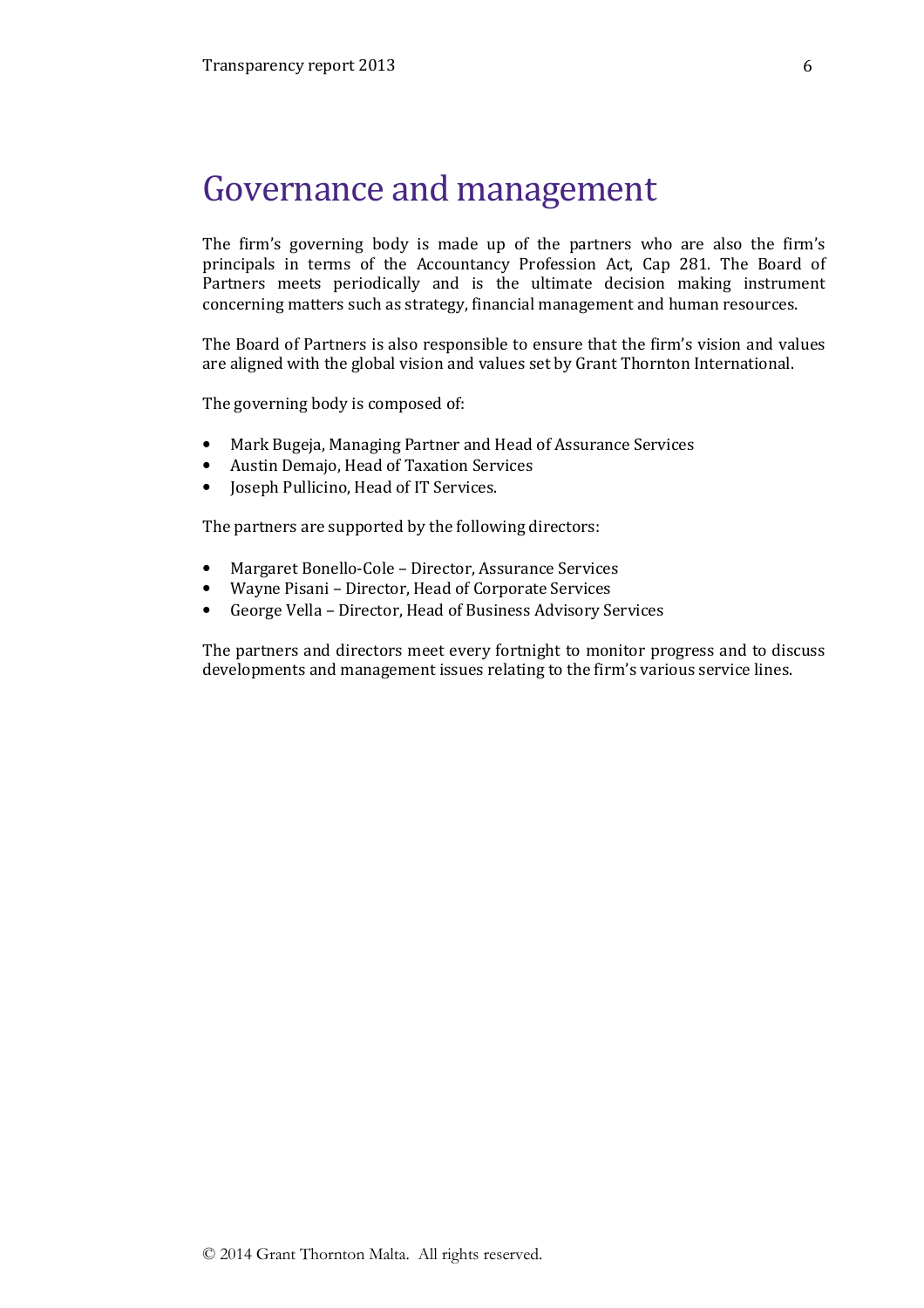### Quality control systems

Grant Thornton Malta's internal quality control system is set out in the Ethics and Quality Control Manual (EQCM). The EQCM explains the policies and procedures relating to:

#### **Ethical requirements**

The firm's policies are designed to provide it with reasonable assurance that the firm and its personnel comply with relevant ethical requirements. They cover the requirements of the International Ethics Standards Board for Accountants (IESBA) Code of Ethics and the national requirements emanating from Directive no. 2 issued by the Accountancy Board.

#### **Acceptance and continuance of client relationships and engagements**

The procedures for acceptance and continuance of clients and engagements provide the firm with reasonable assurance that it will only undertake or continue relationships and engagements where it:

- has considered the integrity of the client and does not have information that would lead it to conclude that the client lacks integrity;
- is competent to perform the engagement and has the capabilities, time and resources to do so; and
- can comply with ethical requirements.

#### **Human resources, assignment of engagement teams and engagement performance**

The policies and procedures ensure that:

- the firm has sufficient personnel with the capabilities, competence, and commitment to ethical principles necessary to perform its engagements in accordance with professional standards and regulatory and legal requirements, and to enable the firm or engagement partners to issue reports that are appropriate in the circumstances;
- the identity and role of the engagement partner are communicated to key members of client management and those charged with governance; the engagement partner has the appropriate capabilities, competence, authority and time to perform the role; and the responsibilities of the engagement partner are clearly defined and communicated to that partner;
- the firm is provided with reasonable assurance that engagements are performed in accordance with professional standards and regulatory and legal requirements, and that the firm or the engagement partner issue reports that are appropriate in the circumstances.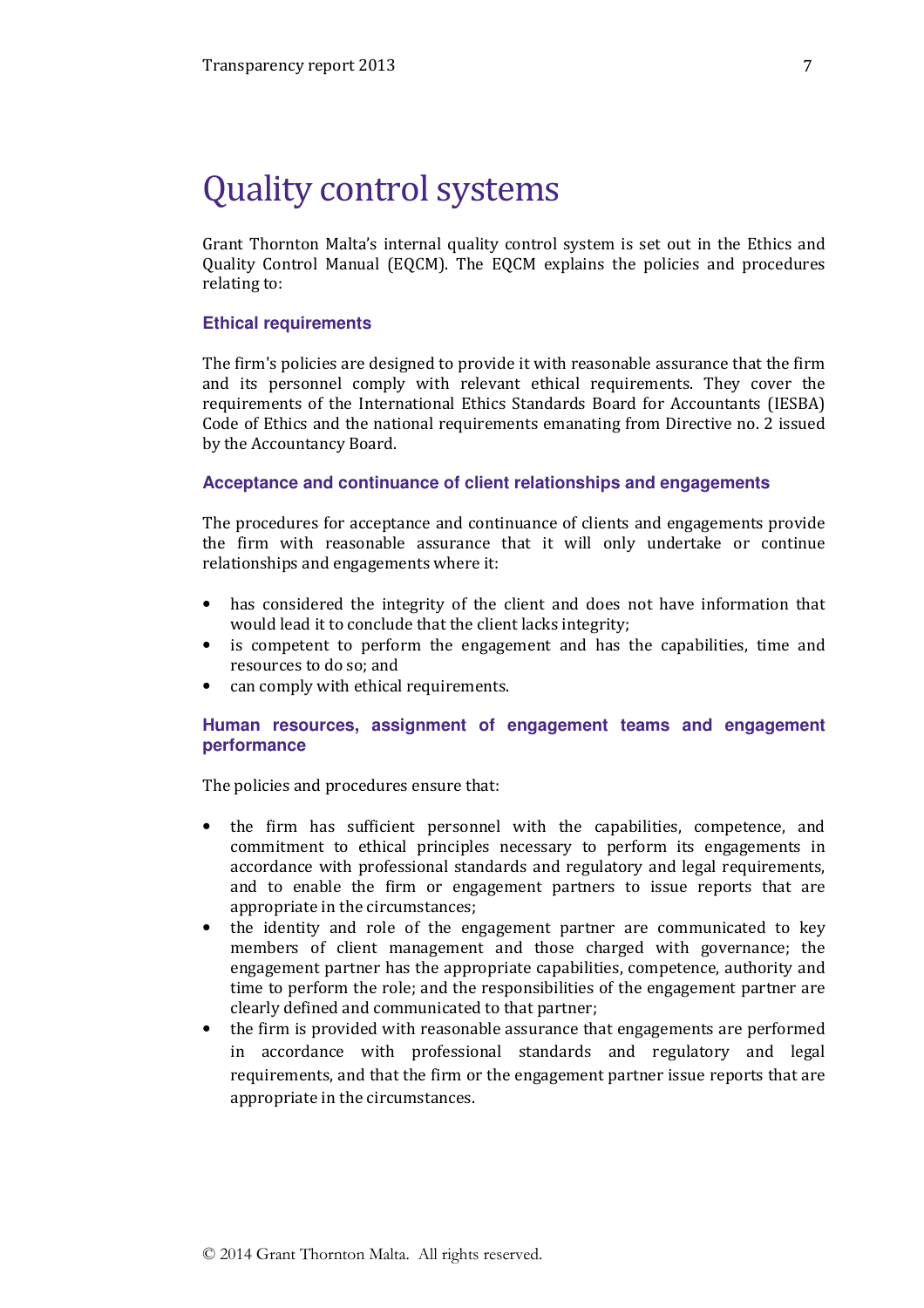#### **Consultation, differences of opinion, complaints and allegations**

The policies and procedures provide the firm with reasonable assurance that:

- appropriate consultation takes place on difficult or contentious matters;
- sufficient resources are available to enable appropriate consultation to take place;
- the nature and scope of such consultations are documented; and
- conclusions resulting from consultations are documented and implemented.

The EQCM also includes policies and procedures for dealing with and resolving differences of opinion within the engagement team, with those consulted and, where applicable, between the engagement partner and the engagement quality control reviewer.

The policies and procedures also ensure that the firm deals appropriately with:

- complaints and allegations that the work performed by the firm fails to comply with professional standards and regulatory and legal requirements; and
- allegations of non-compliance with the firm's system of quality control.

#### **Engagement quality control review**

An engagement quality control review that provides an objective evaluation of the significant judgments made by the engagement team and the conclusions reached in formulating the report is required for engagements meeting certain criteria.

#### **Monitoring**

The firm undertakes an ongoing consideration and evaluation of its system of quality control, including a periodic inspection of a selection of completed engagements. This process, which covers firm wide processes as well as review of engagements, is called the Internal Quality Control Review (IQCR). The IQCR is intended to ensure that the firm's quality control system is relevant, adequate, operating effectively and complied with in practice, and is performed on an annual basis.

The firm's EQCM also covers the requirements of International Standard on Quality Control (ISQC) 1.

#### **Grant Thornton International quality control procedures**

In addition to our own quality control procedures, as a member firm of Grant Thornton International we are required to abide by a system of quality control that encompasses, at a minimum, the following standards issued by the International Federation of Accountants (IFAC) (as supplemented by additional Grant Thornton International quality assurance policies):

• International Standard on Quality Control 1: Quality Control for Firms That Perform Audits and Reviews of Historical Financial Information, and Other Assurance and Related Services Engagements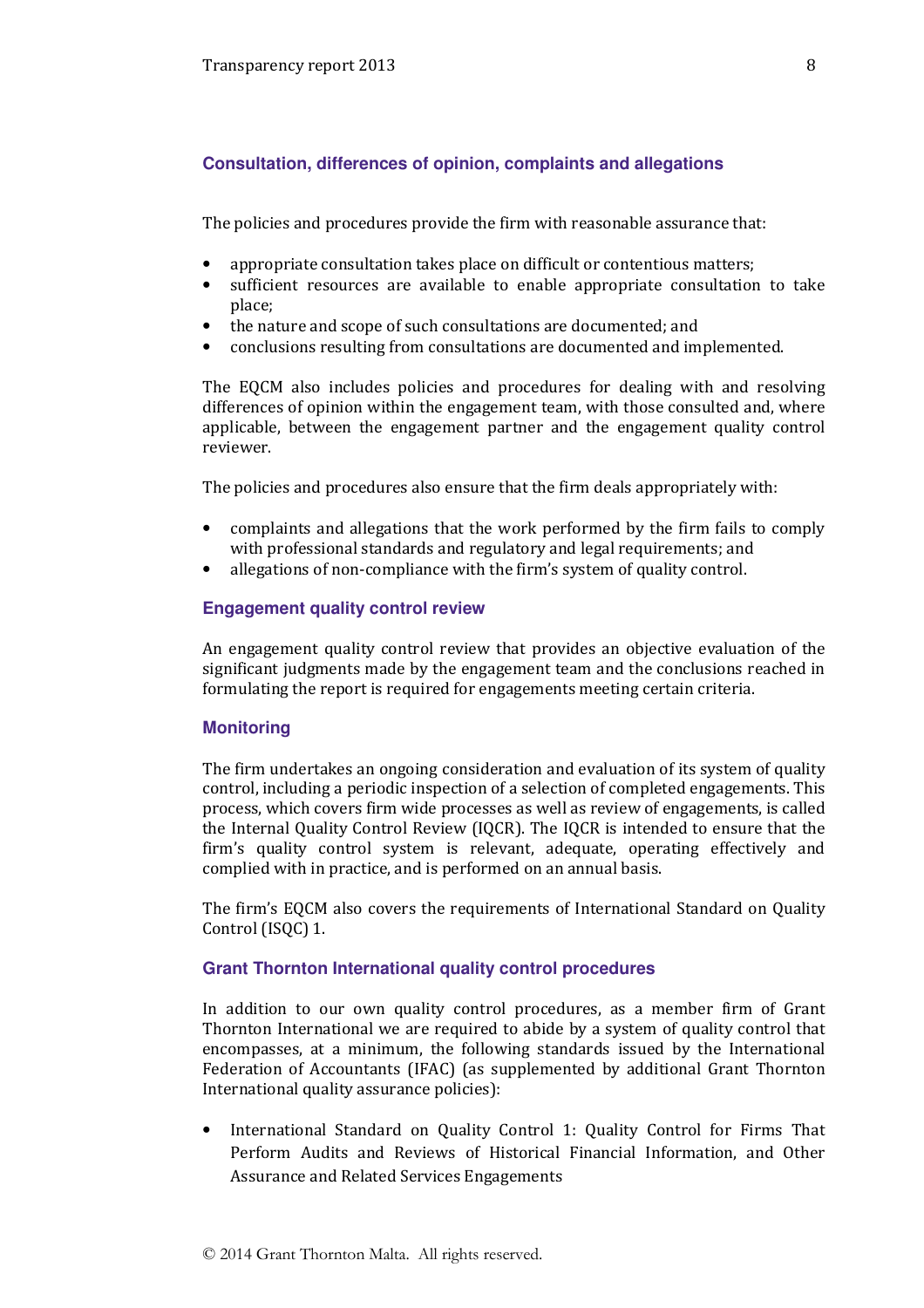- International Standard on Auditing 220: Quality Control for Audits of Historical Financial Information
- IESBA Code of Ethics.

#### **Supporting robust audit delivery**

Grant Thornton International views quality as paramount. As auditors member firms exist and grow only on the bedrock of their reputation for high quality audits.

Grant Thornton International provides resources that assist member firms in delivering high quality audits. These resources include:

- the Grant Thornton global audit methodology (known as Horizon™) with supporting state of the art software
- policies and procedures contained in industry oriented audit programmes and manuals that are benchmarked against International Standards on Auditing, International Standards on Quality Control, and the IESBA Code of Ethics
- protocols that enable member firms to consult with the Grant Thornton International auditing standards team and, if necessary, with audit specialists in other member firms
- protocols that enable member firms to consult with the Grant Thornton International Financial Reporting Standards (IFRS) helpdesk
- a comprehensive intranet service that includes up to date information for member firms on relevant professional standards, a worldwide restricted entity list, an International Financial Reporting Standards help desk, topical alerts, financial statement templates and examples.

Grant Thornton International develops and delivers worldwide training with a focus on audit risk assessment (including fraud) and response. Grant Thornton International's audit approach facilitates the audit team's judgement as to how the recent economic situation impacts the specific audit situation such that a tailored risk identification and response can be achieved.

#### **Grant Thornton International Audit Review**

Every member firm is obliged to submit to an inspection of its audit practice by Grant Thornton International, referred to as the Grant Thornton International Audit Review (GTAR).

The GTAR reviews the conduct of audit work performed by each member firm. The inspection process includes an evaluation of policies and procedures of the member firm applicable to its assurance practice, benchmarking those policies and procedures against relevant policies and procedures of the international organisation. The inspection team reviews financial statements, audit reports and engagement files. The inspection team also interviews partners and staff on various matters.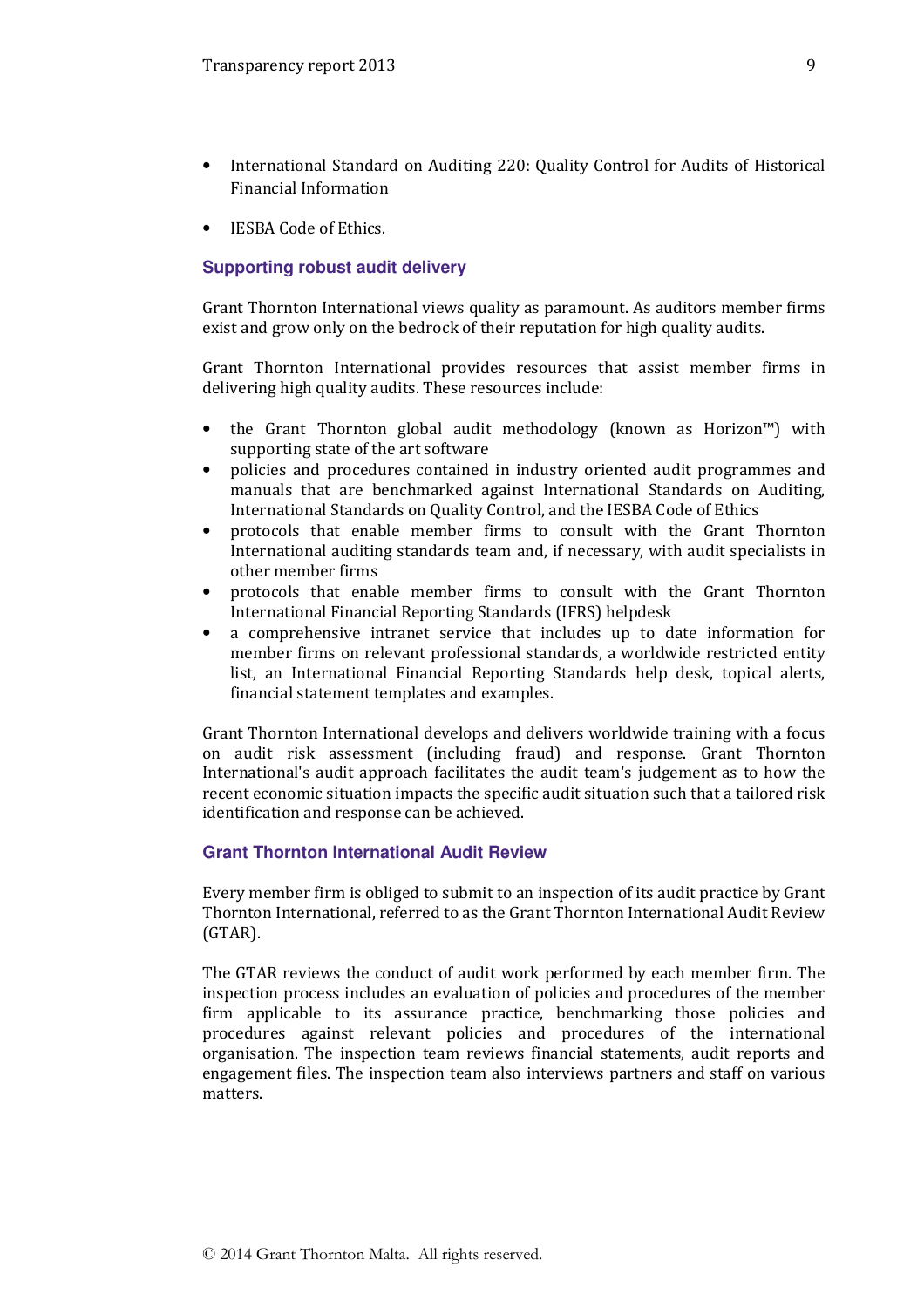## External monitoring

The firm's audit practice is subject to periodic quality control visits by the Quality Assurance Unit (QAU). The QAU reports to the Quality Assurance Oversight Committee (QAOC) which, in terms of the Accountancy Profession Act, is the policymaking body and regulator of the quality assurance function in the accountancy and auditing profession in Malta.

Since the setting up of the QAOC in 2007, our firm has been reviewed twice by the QAU. The last review took place in June 2011.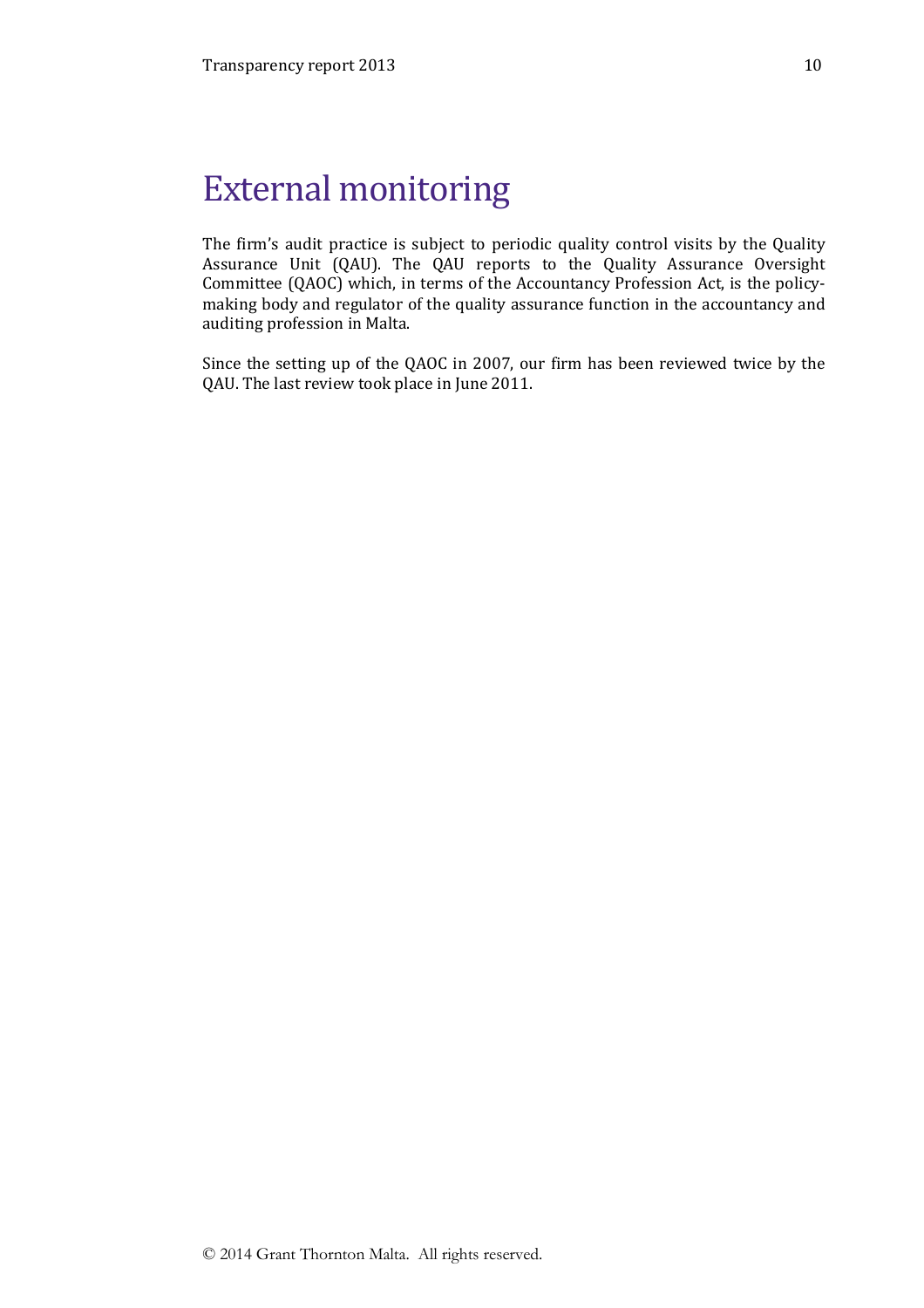## Independence practices

The IESBA Code of Ethics and the national requirements emanating from Directive no. 2 issued by the Accountancy Board, together with the policies and procedures set out in the firm's EQCM contain several safeguards to ensure the firm's independence.

The firm's policies and procedures are designed to ensure that these independence requirements are adhered to. These include:

#### **Leadership commitment to quality**

The firm recognises that quality and commitment to ethical standards is essential to its work and the firm's leadership is committed to a quality-oriented internal culture in which we perform work that complies with professional standards and regulatory and legal requirements, and issue reports that are appropriate in the circumstances. The policies and procedures in the EQCM are designed to assist the firm's leadership in developing and maintaining a culture of quality in the firm and ensuring that commercial considerations do not override the firm's commitment to quality in all its engagements. The ultimate responsibility for the firm's ethics and system of quality control rests with the Managing Partner.

#### **Annual confirmations**

All personnel are required to confirm that they do not hold any financial interests in any of the firm's clients which are prohibited by the firm's policies and standards. They are also required to confirm that they do not have any relationships, nor entered into any transactions, with the firm's audit clients that are prohibited by the firm's ethical policies. These confirmations are made upon joining the firm and thereafter on an annual basis.

#### **Monitoring**

As part of its annual IQCR process the firm inspects for compliance with the firm's independence policies and procedures.

#### **Relationship checking**

Maintaining the independence of member firms, audit teams and other professionals is critical to sustaining public confidence in the audit profession. Grant Thornton International is committed to ensuring that its independence policies and procedures are robust and provide clients of member firms, other users of audit reports and the investment community with confidence that Grant Thornton member firms and their professionals are independent and objective.

In addition to our own independence practices, Grant Thornton International requires member firms to adopt policies and procedures that have been designed to safeguard independence on audit engagements. Grant Thornton International independence policies and procedures are based on the IESBA Code of Ethics with supplements to govern compliance with its global independence system. All member firms are required to adhere to their local regulatory requirements if more stringent than the IESBA Code or Grant Thornton International policy.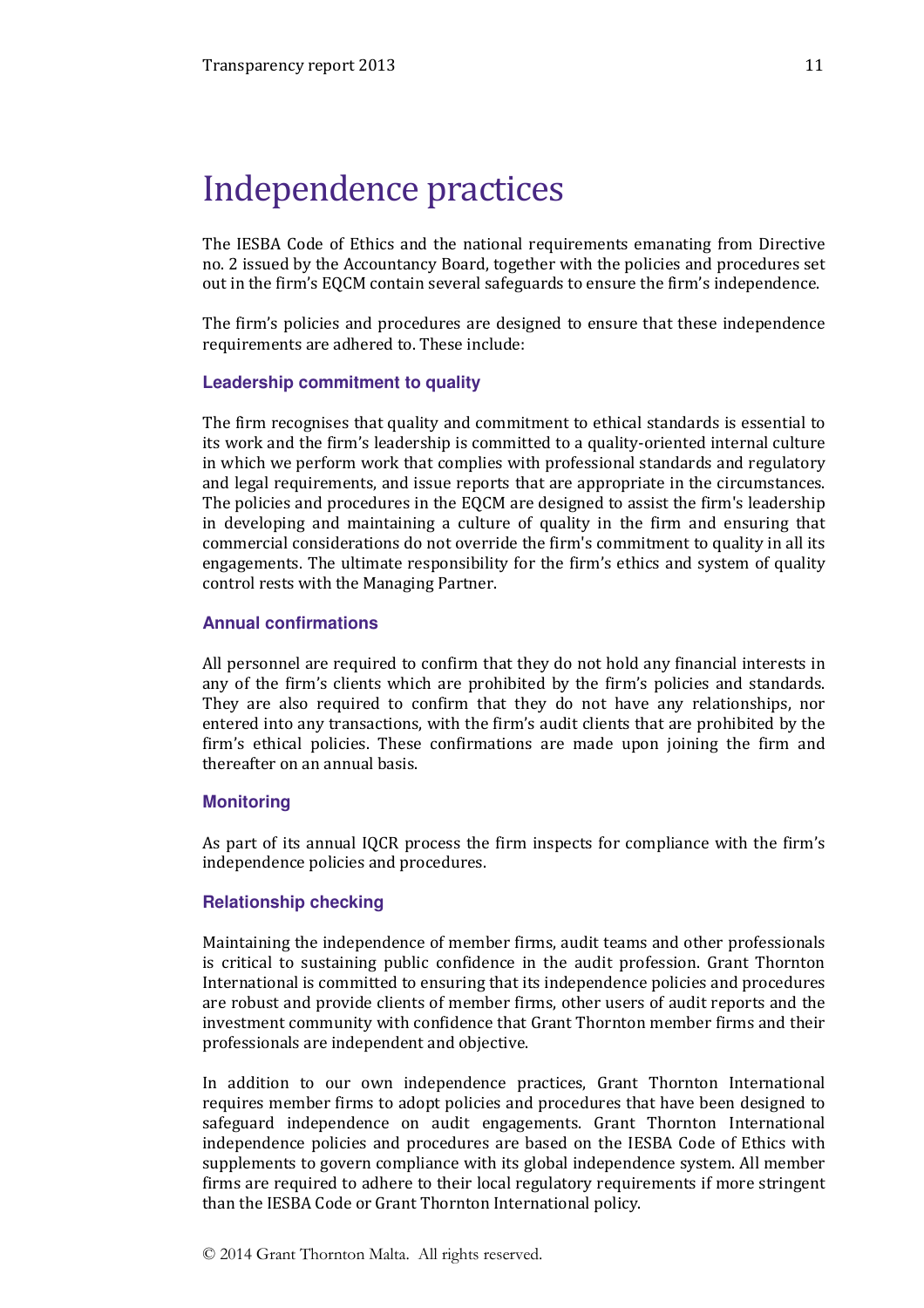As the number of Grant Thornton International member firm listed audit clients grows and the number of member firms providing services to those clients increases, the risk of an inadvertent violation of the financial interests prohibition becomes greater. In 2005, in order to address the risks associated with prohibited financial interests in listed audit clients, Grant Thornton International introduced an automated tracking system designed to mitigate the risk of inadvertent financial interest violations. The Global Independence System (GIS) is an automated solution for the tracking and management of potential independence threats arising from the financial interests of member firms and their professional staff. By providing an electronic method for self-reporting personal financial holdings and automating the identification and clearing of conflicts, the GIS solution improves efficiencies and increases reliability of independence monitoring and reporting globally.

The GIS monitors financial interests against globally restricted audit clients and any related entities. The GIS provides a mechanism to assist in determining, based on the facts and circumstances, whether the security should continue to be held or if the financial interest should be disposed of.

In addition to financial interests, the identification of relationships or services provided to an international member firms client is essential. Accordingly, where the entity has international operations (or has related entities with international operations) member firms must conduct a careful check for any relationships that exist with any Grant Thornton member firm or their affiliates. This check should be conducted where the member firm is proposing to provide either services to a prospective client or new services to existing clients. Existing relationships will not always present a conflict or independence threat but, having identified a relationship, the proposing partner and existing engagement partner can evaluate this risk before proceeding.

#### **Client acceptance procedures**

Grant Thornton Malta's client acceptance procedures assess the risks that are associated with new clients and are performed prior to the firm accepting or declining an engagement. The client acceptance procedures are carried out by the engagement partner assigned to the prospective client and are then reviewed by the Managing Partner. If the Managing Partner is the assigned engagement partner, the procedures are reviewed by another assurance partner.

Client continuance procedures are conducted on an annual basis to determine whether the relationship with the client can be maintained or whether it should be discontinued.

The acceptance and continuance of clients meeting certain criteria also requires approval by Grant Thornton International.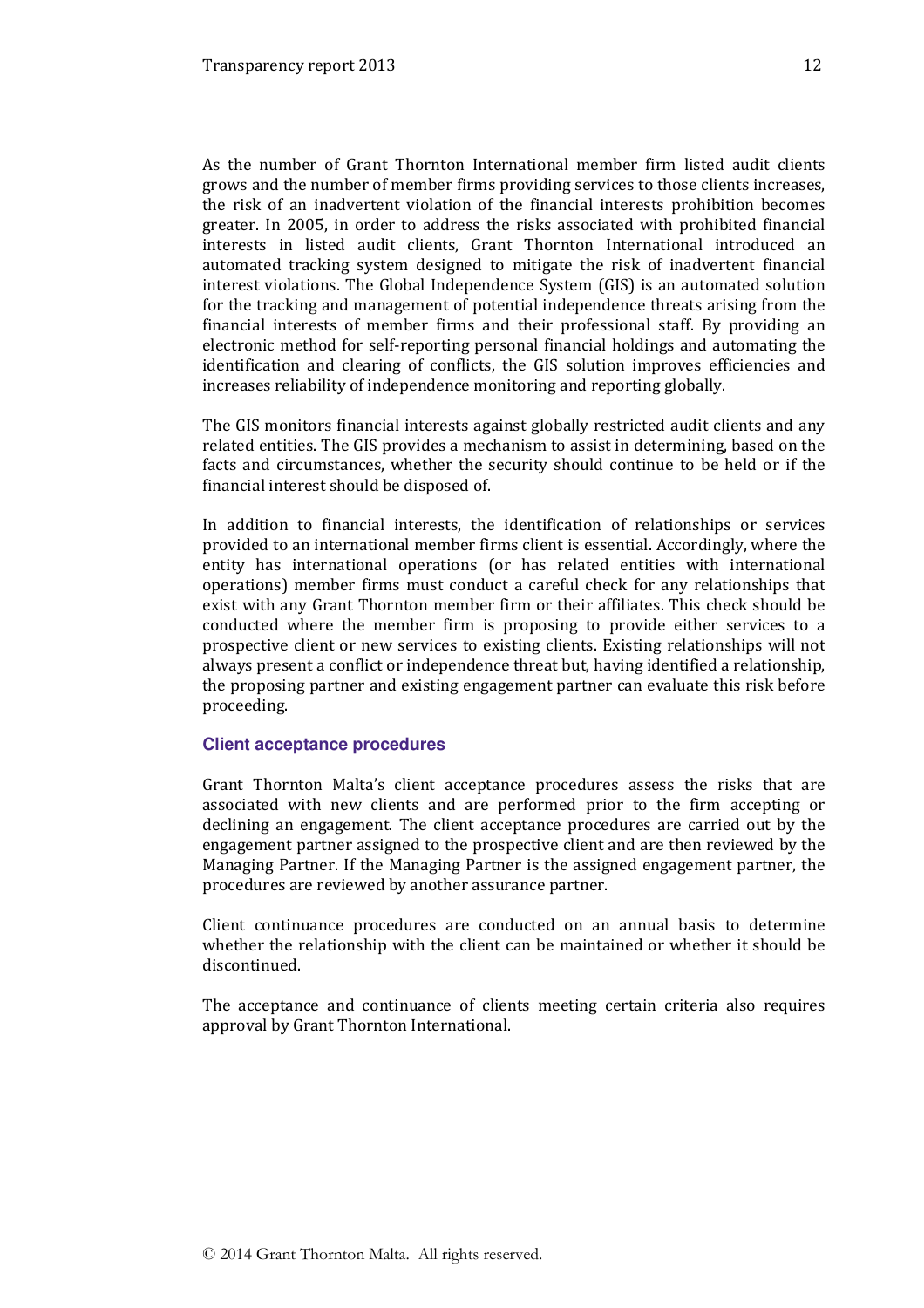#### **Grant Thornton International client acceptance procedures**

The executive director - risk and regulatory matters chairs a global client acceptance advisory committee. The client acceptance advisory committee is comprised of the executive director - quality control and partners, nominated by their managing partners, selected from a geographically dispersed set of member firms. The associate general counsel assists with the coordination of the activities of this committee. The committee reviews submissions from member firms for acceptance and reacceptance of assurance engagements meeting certain risk criteria.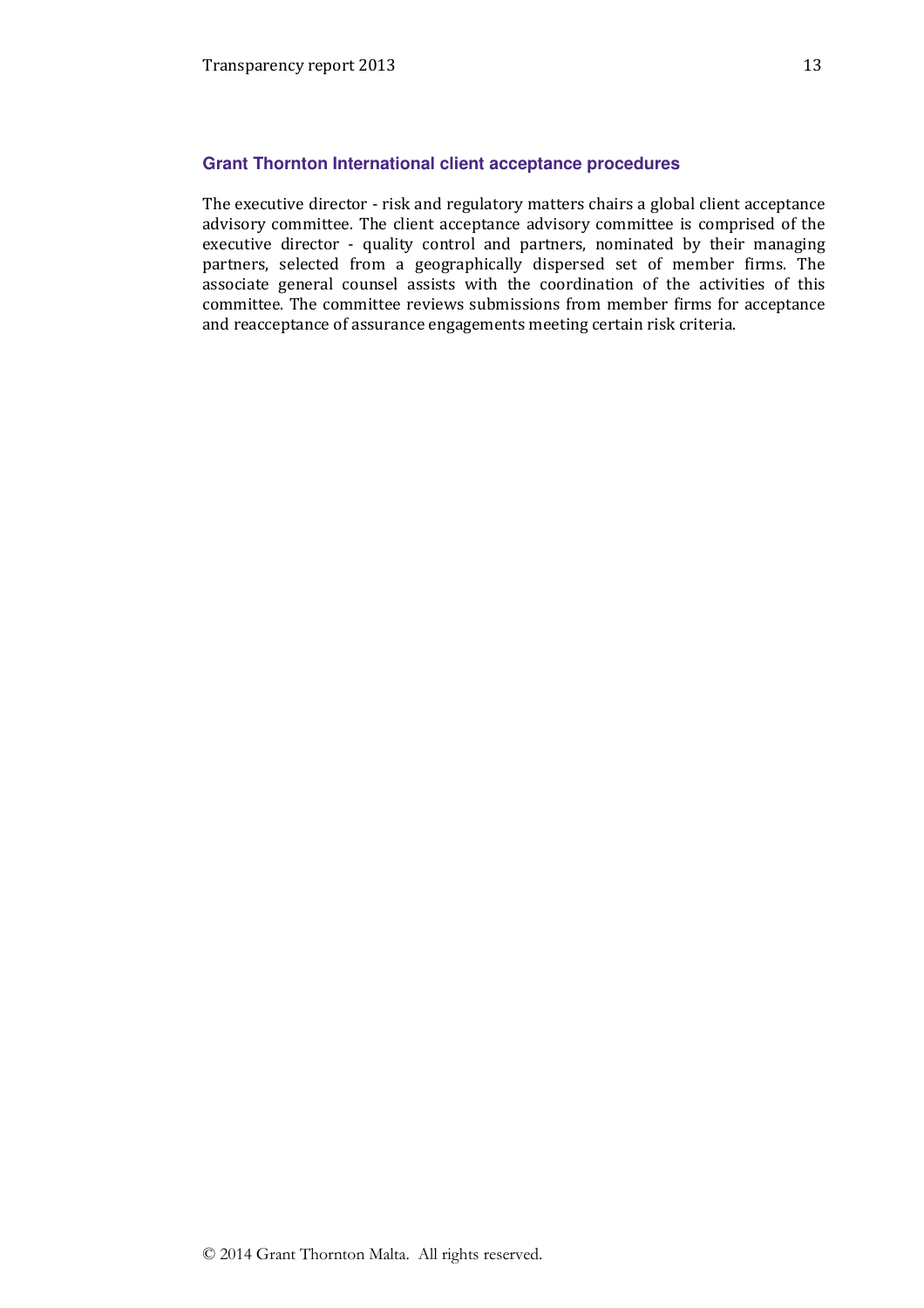## Continued professional education

All Grant Thornton Malta personnel have a responsibility to participate in continuing professional education (CPE) in order to:

- maintain and improve their technical knowledge and professional skills
- apply new techniques, understand economic developments and meet changing responsibilities and expectations
- ensure they have the technical knowledge and professional skills required to perform their work.

As a minimum personnel are required to meet the CPE requirements set out in the firm's EQCM. These require personnel to obtain at least 120 hours of CPE over a consecutive three year period, subject to obtaining at least 25 hours every calendar year.

75 of the 120 hours minimum three-yearly requirement and 20 of the 25 hours minimum annual requirement must be completed in structured CPE. 42 of the 75 structured CPE hours must be obtained in areas qualifying as core competencies, 18 hours in areas qualifying as professional competences and the balance in areas that qualify either as core competencies, or as professional competencies or in other areas that are relevant to the attainment of continuing professional development.

Personnel are required to complete an annual confirmation that CPE requirements have been met. The firm regularly monitors the compliance of personnel with minimum CPE requirements.

While the majority of technical training takes place within member firms, Grant Thornton International makes a significant investment in ongoing training for audit staff in all member firms in the global audit methodology and in IFRS. The audit methodology, known as Horizon™, is supported by state of the art technology. The training programmes is technically rigorous and supports implementation throughout member firms so that the audit needs of both public interest and privately held companies can be me appropriately, regardless of their size or complexity.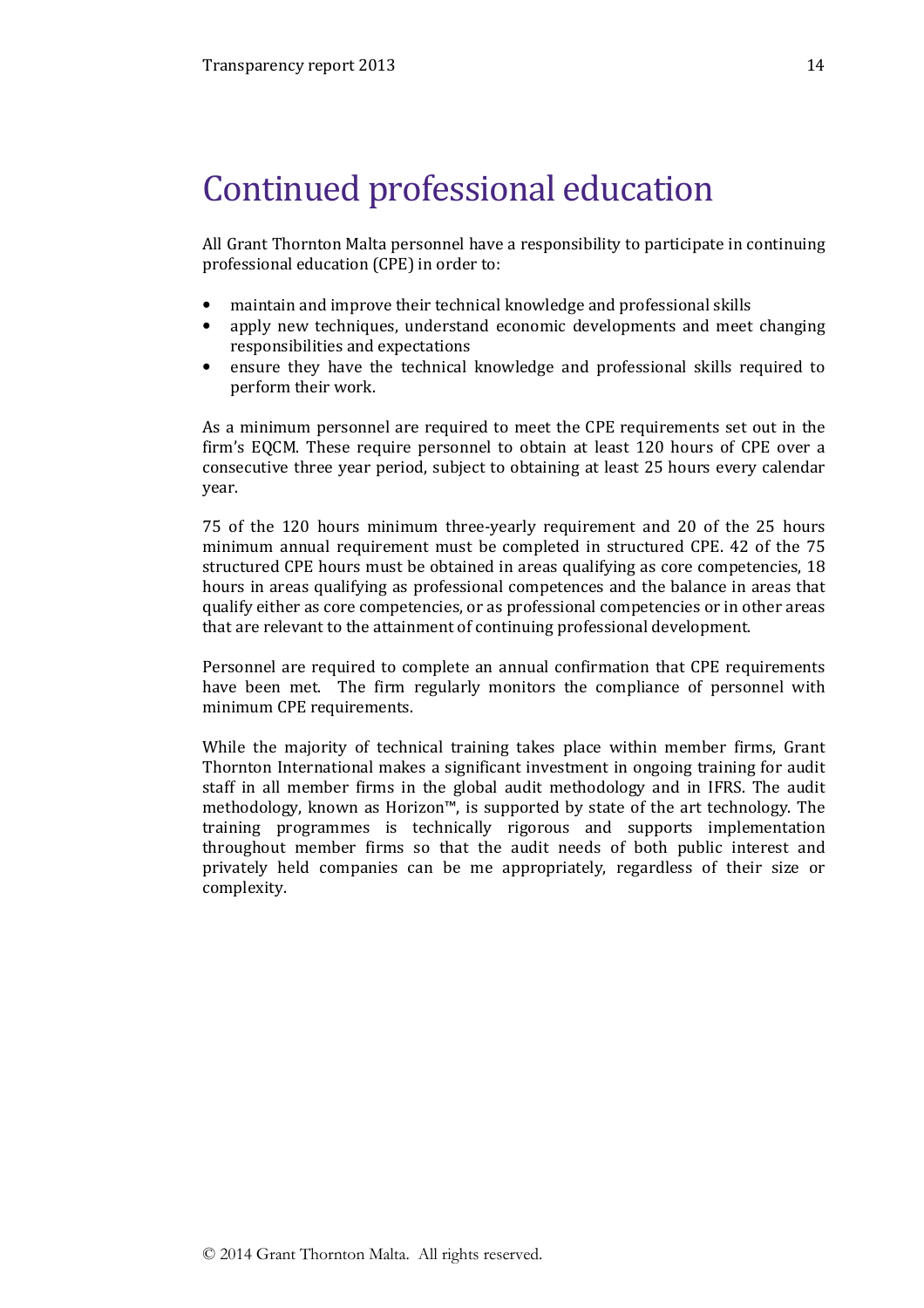## Financial information

The combined turnover of the three entities comprising Grant Thornton Malta at 31 December 2013 amounted to  $\epsilon$  2.52 million<sup>1</sup>. This represents a 9.5% increase over the previous year.



Fees from audit services continued to make up just over half of the firm's total revenue (51.6% in 2013 compared to 51.8% in 2012). These increased from  $\epsilon$  1.2 million in 2012 to  $\epsilon$  1.3 million in 2013 representing an increase of 9.1%.

An increase in non-audit services was also registered in 2013. These increased by 9.9%, from  $\in$  1.1 million to  $\in$  1.2 million in 2013.

The above include turnover earned from both audit and non-audit clients.

1

 $^{\prime}$  The financial statements of the firm for the year ended 31 December 2013 are still in the process of being finalised and therefore the turnover figures presented are preliminary and may be subject to change.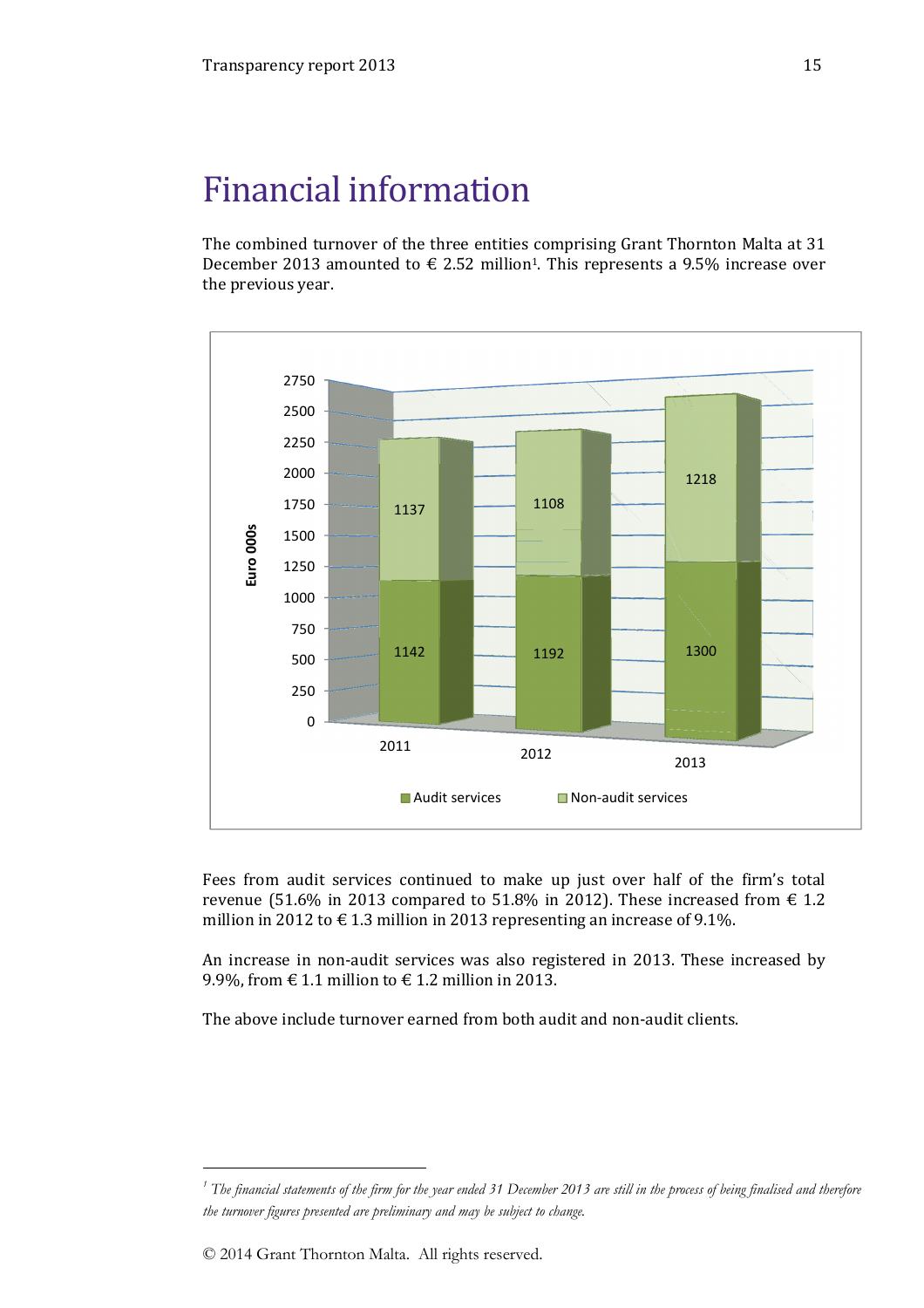## Partner remuneration

The partners do not have any predetermined level of remuneration. They are entitled to their share of the firm's total profits which are allocated according to the partners' respective equity interest.

None of the partners is remunerated on the basis of fees generated by a particular service or group of services, or by a particular client or group of clients.

During the year the partners are entitled to receive monthly drawings which are determined at the beginning of each year.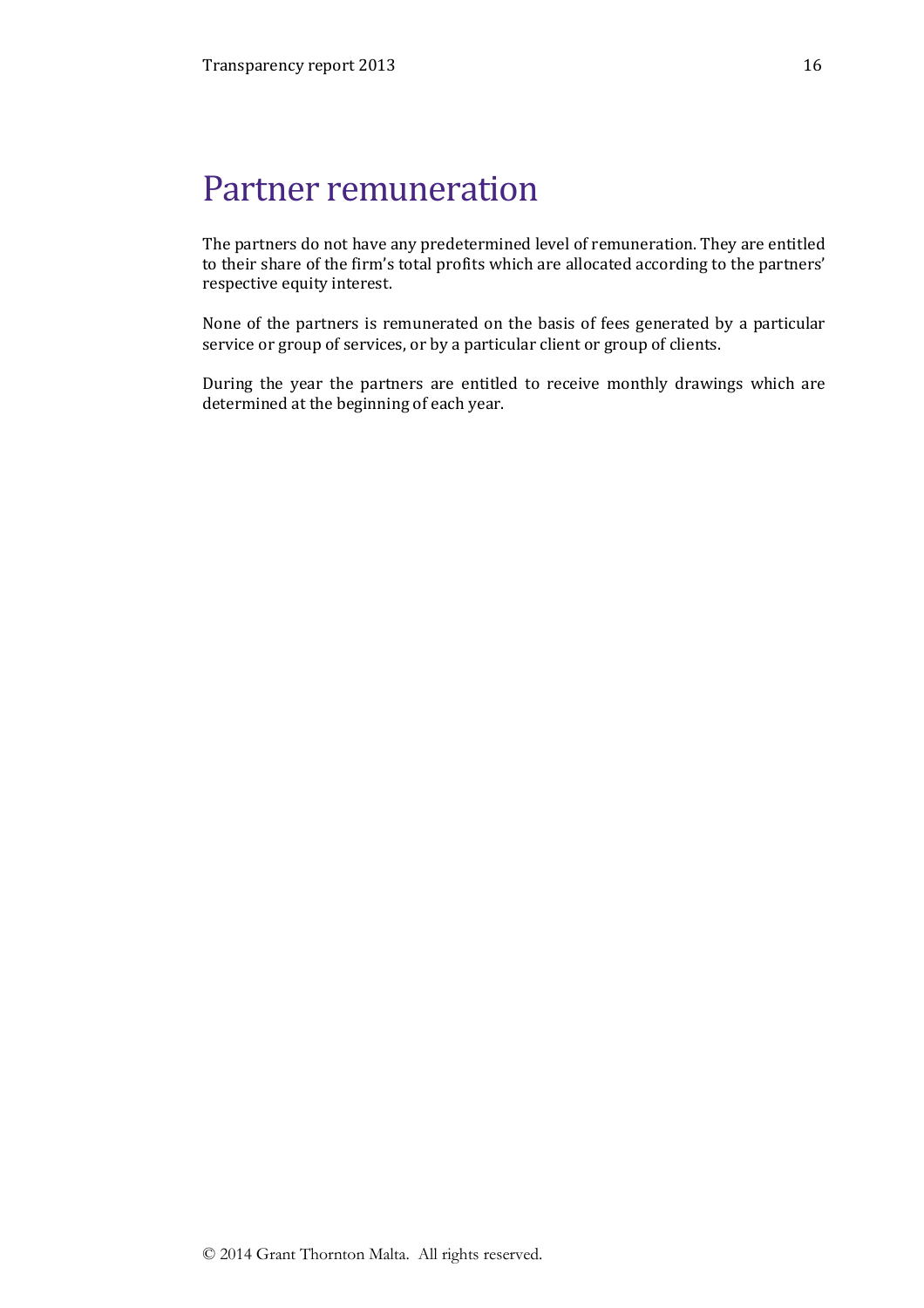## Public interest entities

The Accountancy Profession Act Cap 281 defines public interest entities as those:

- whose transferable securities are admitted to trading on a regulated market of any EU member state;
- credit institutions;
- insurance undertakings; and
- any other entities as may be prescribed by the Accountancy Board. To date no such other entities have been specified.

The following are the firm's audit clients which meet the above definition:

- Corinthia Finance p.l.c.
- International Hotel Investments p.l.c.
- Mediterranean Investments Holding p.l.c
- Practice Plan Insurance Ltd
- Setanta Insurance Company Limited
- Trinity Lane Insurance Company Ltd

The firm also audits Corinthia Palace Hotel Company Limited which acts as a guarantor of debt securities issued by a listed company: